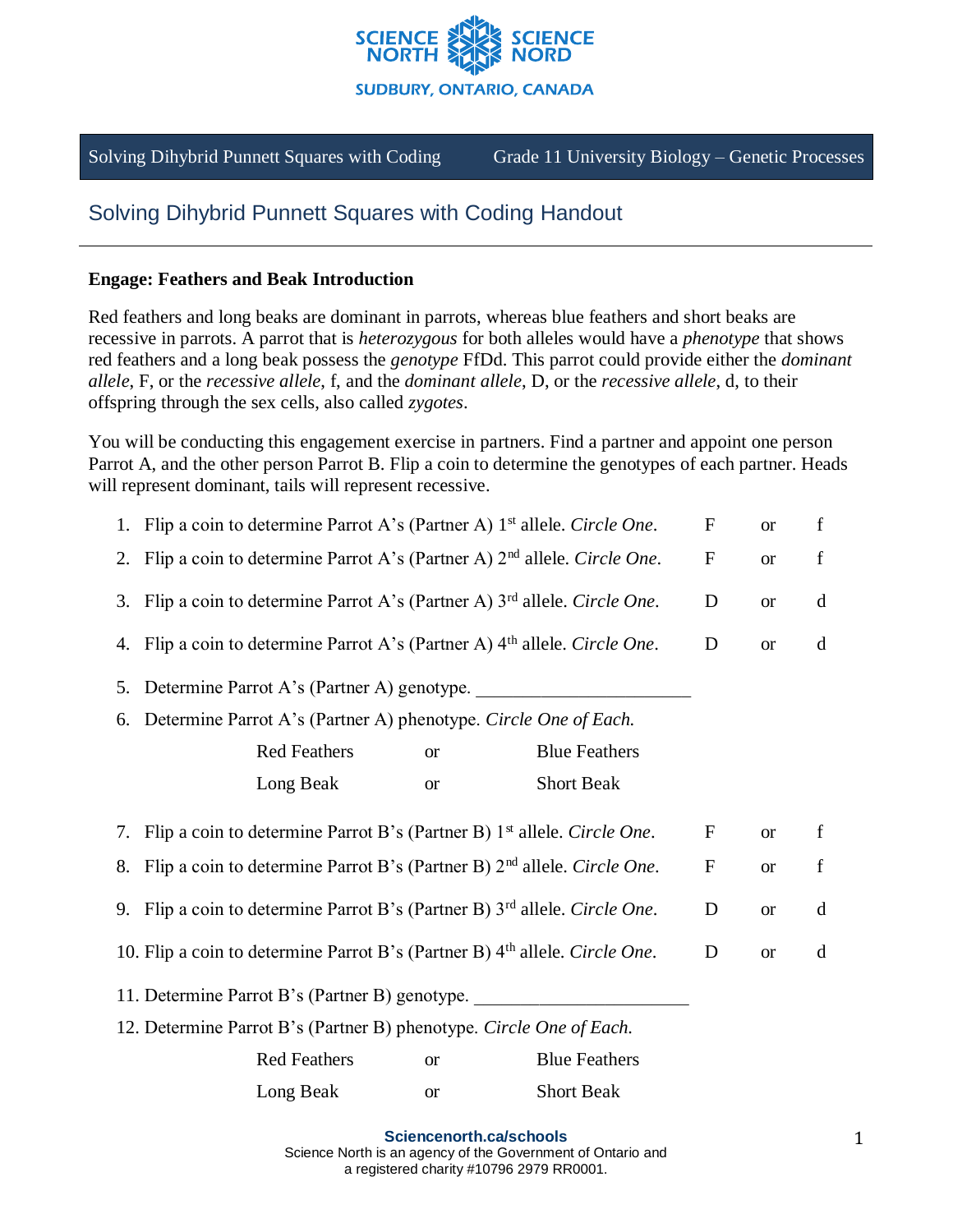

# **Explore: Dihybrid Scratch Inquiry**

Students will utilize the hands-on Scratch activity to explore the concept of genetic processes through dihybrid cross Punnett squares: https://scratch.mit.edu/projects/277242403/

- 1. Complete the Dihybrid Cross Simulation with the feathers and beak genotype information acquired above with your partner.
- 2. On the left of the Punnett Square, put Partner A's alleles. On the top, put Partner B's alleles.
- 3. Use the Punnett Square to determine the genotype of the offspring between Partner A and B.
- 4. Use the T-Chart to list the genotypes and the probability of each phenotype of the offspring.

| Genotype | Phenotype |  |  |  |
|----------|-----------|--|--|--|
|          |           |  |  |  |
|          |           |  |  |  |
|          |           |  |  |  |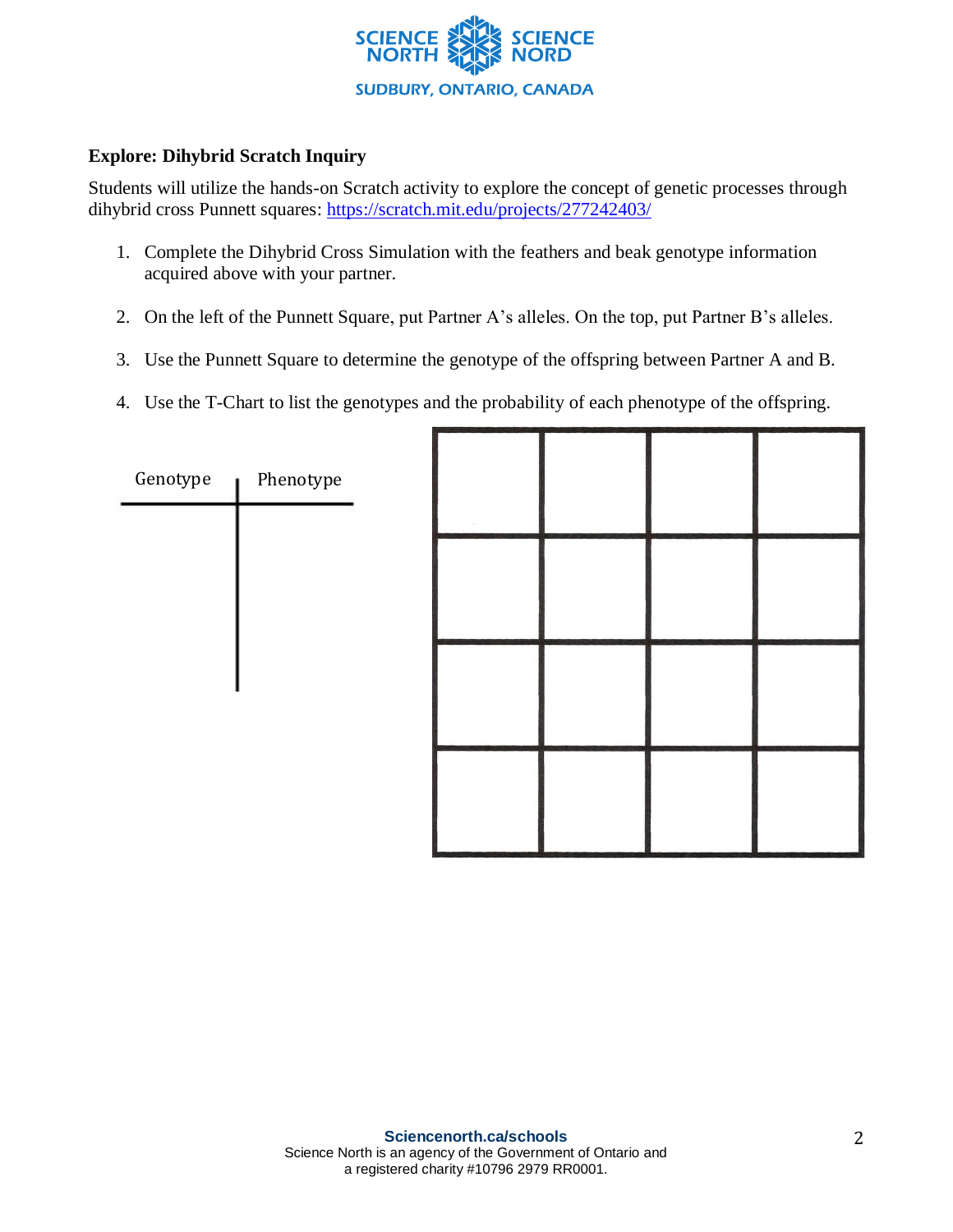

- 5. Continue to explore the Dihybrid Cross Simulation, while attempting to make connections with the following words:
	- a. Alleles
	- b. Dominant
	- c. Recessive
	- d. Heterozygous
	- e. Homozygous
	- f. Parent Genotype and Phenotype
	- g. Zygote
	- h. Offspring Genotype and Phenotype
	- i. Probability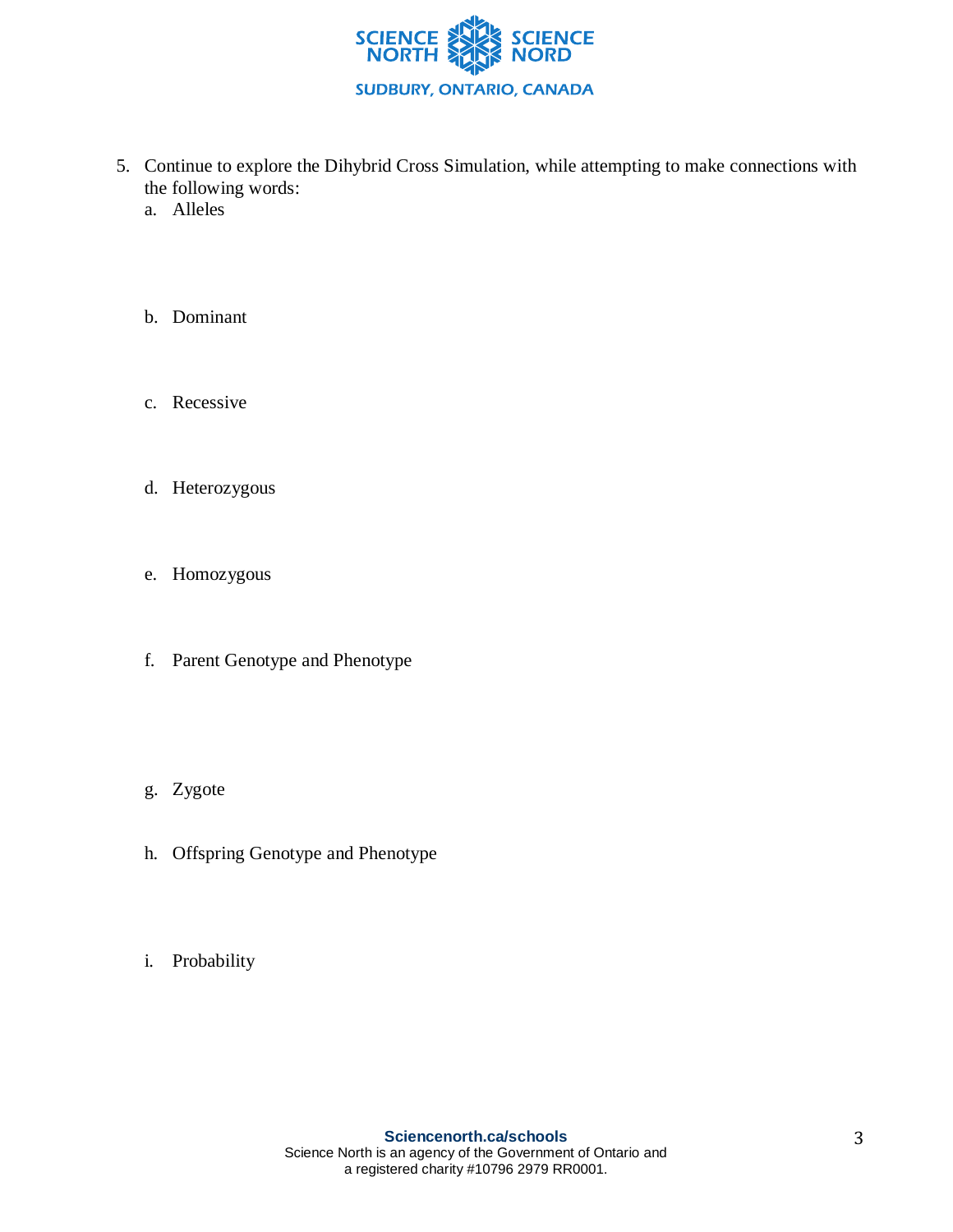

## **Explain**

Mendel had questions about how alleles separated during gamete formation, the product of meiosis.

- Does the segregation of one pair of alleles have any affect on the segregation of a different pair of alleles?

In other words, does the gene that determines whether a feather is red or blue have any effect on the gene for beak length?

1. What do you think? Why? \_\_\_\_\_\_\_\_\_\_\_\_\_\_\_\_\_\_\_\_\_\_\_\_\_\_\_\_\_\_\_\_\_\_\_\_\_\_\_\_\_\_\_\_\_\_\_\_\_\_\_\_\_\_\_

Mendel designed a second set of experiments to follow two different genes as they passed from parent to offspring.

\_\_\_\_\_\_\_\_\_\_\_\_\_\_\_\_\_\_\_\_\_\_\_\_\_\_\_\_\_\_\_\_\_\_\_\_\_\_\_\_\_\_\_\_\_\_\_\_\_\_\_\_\_\_\_\_\_\_\_\_\_\_\_\_\_\_\_\_\_\_\_\_\_\_\_\_\_\_\_\_\_\_\_

\_\_\_\_\_\_\_\_\_\_\_\_\_\_\_\_\_\_\_\_\_\_\_\_\_\_\_\_\_\_\_\_\_\_\_\_\_\_\_\_\_\_\_\_\_\_\_\_\_\_\_\_\_\_\_\_\_\_\_\_\_\_\_\_\_\_\_\_\_\_\_\_\_\_\_\_\_\_\_\_\_\_.

Mendel used pea plants in his experiments; one parent plant had peas that were round and yellow, and the other parent plant had peas that were wrinkled and green. The round and yellow traits are dominant.

In the Dihybrid Cross, Mendel crossed true-breeding parents:

| True-Breeding Parent 1 | True-Breeding Parent 2 |  |  |
|------------------------|------------------------|--|--|
| Round, Yellow Peas     | Wrinkled, Green Peas   |  |  |
|                        |                        |  |  |

**If the round and yellow traits are dominant, what is the genotype and phenotype of all the F1 offspring? Discuss with a partner.**

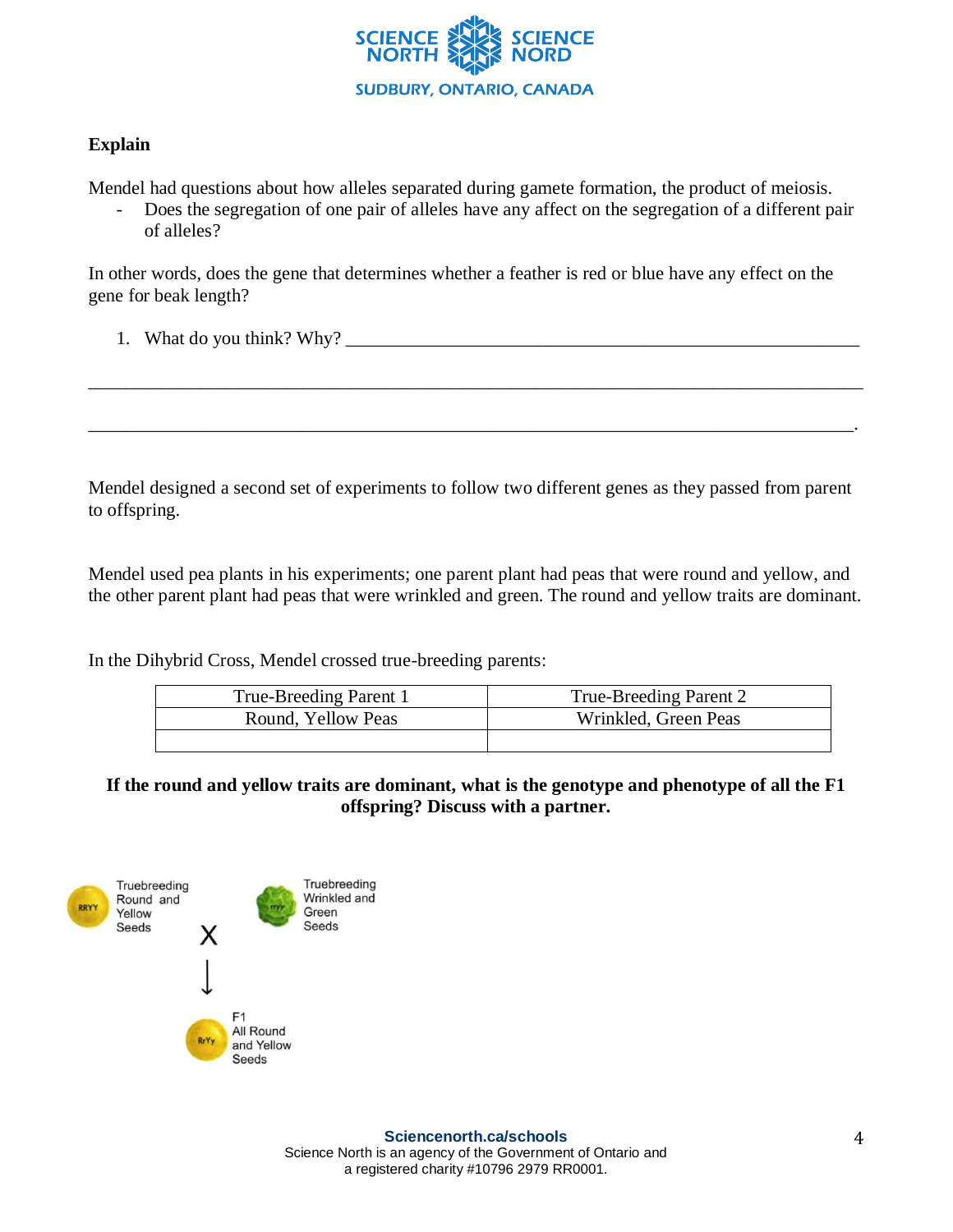

Next, Mendel allowed the hybrid F1 offspring, RrYy, to self-pollinate, which resulted in the production of 556 seeds!

- 315 round, yellow (dominant, dominant)
- 105 round, green (dominant, recessive)
- 104 wrinkled, yellow (recessive, dominant)
- 32 wrinkled, green (recessive, recessive)

\_\_\_\_\_\_\_\_\_\_\_\_\_\_\_\_\_\_\_\_\_.

#### **2. What did this mean for alleles segregating during gamete formation? Discuss with a partner.**

The alleles for one gene had \_\_\_\_\_\_\_\_\_ on the alleles of another trait. This is known as \_\_\_\_\_\_\_\_\_\_

 $\blacksquare$  states:

# **Punnett Squares for Two-Factor or Dihybrid Cross**

- When two traits are being considered, Punnett square will need \_\_\_\_\_\_ squares.
- Each parent will pass one allele of each gene pair to the offspring
	- o Example, a parent with AaBb could pass 4 allele combinations on to their offspring  $\blacksquare$  AB, Ab, aB, ab

#### **3. Given the following parental genotypes, what alleles could each parent pass to their offspring? Discuss with a partner.**

| Parent Genotype | 4 allele combinations it can pass to their offspring |
|-----------------|------------------------------------------------------|
| FfDd            |                                                      |
| Ffdd            |                                                      |
| ffDd            |                                                      |
| <b>FFDD</b>     |                                                      |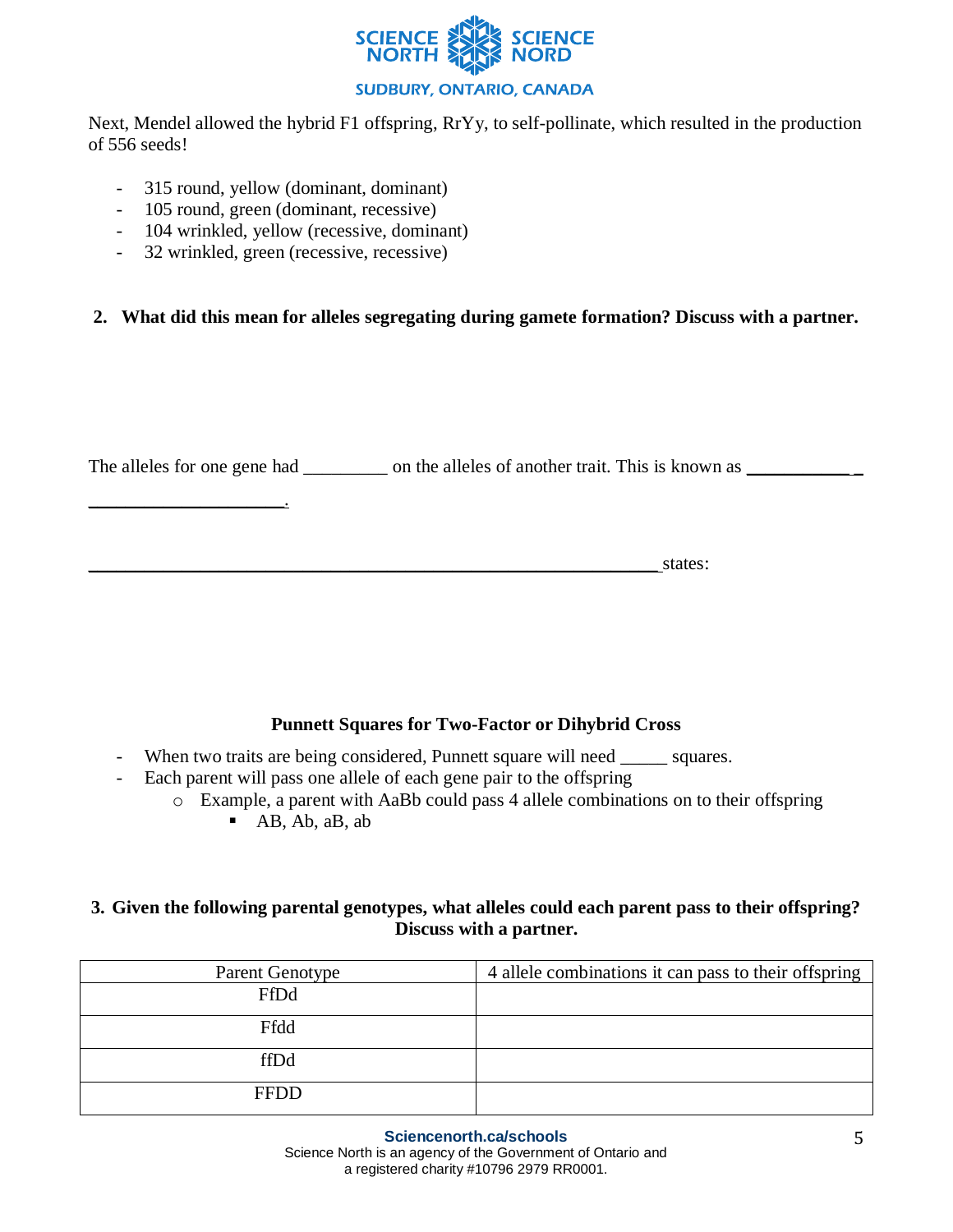

# **4. With a partner, use the Punnett Square to cross Mendel's True-Breeding Round and Yellow Plant x True-Breeding Wrinkled and Green Plant**

- a. What is the genotype of each parent? \_\_\_\_\_\_\_\_\_\_\_\_\_\_\_\_\_\_\_\_\_\_\_\_\_\_\_
- b. On the Punnett Square, input the allele combinations that can be passed from each parent to the offspring.
- c. Complete the Punnett Square to illustrate the possible genotypes for the offspring.
- d. Complete the T-Chart, stating the possible offspring genotypes and the probability that each genotype will occur.

|  |  | <b>Genotypes</b> | Phenotypes |
|--|--|------------------|------------|
|  |  |                  |            |
|  |  |                  |            |
|  |  |                  |            |
|  |  |                  |            |
|  |  |                  |            |
|  |  |                  |            |
|  |  |                  |            |

e. Using full sentences, state the genotype for the offspring in this cross. Support your answer using correct terminology.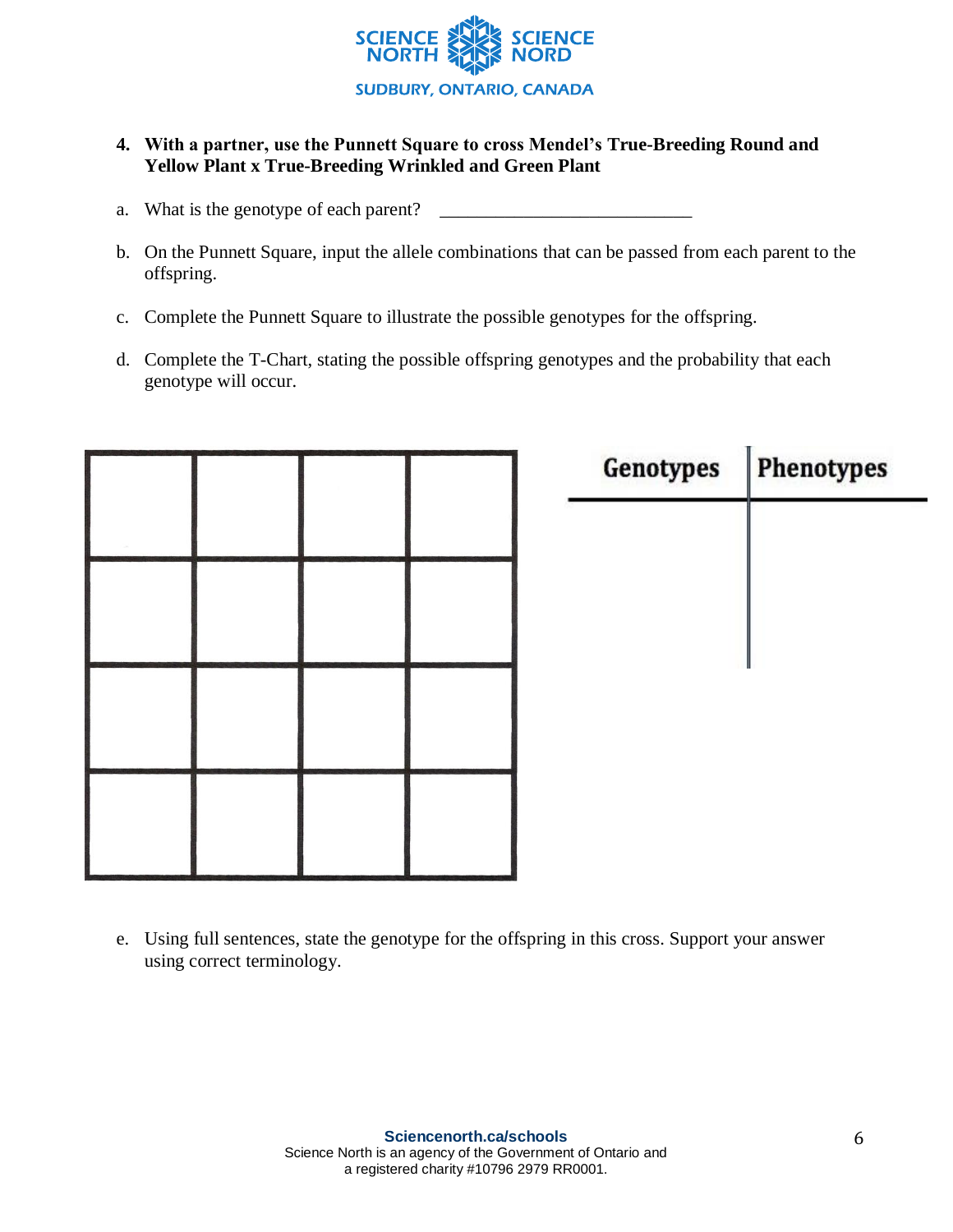

## **5. If the offspring from the above cross are allowed to self-pollinate**

- a. What is the phenotype of each parent?
- b. What is the genotype of each parent?
- c. Complete the Punnett Square to illustrate the possible genotypes for the offspring.
- d. Complete the T-Chart, stating the possible offspring genotypes and the probability that each genotype will occur.



e. Using full sentences, state the probability that an offspring will be homozygous recessive for both traits, colour and texture. Support your answer using correct terminology.